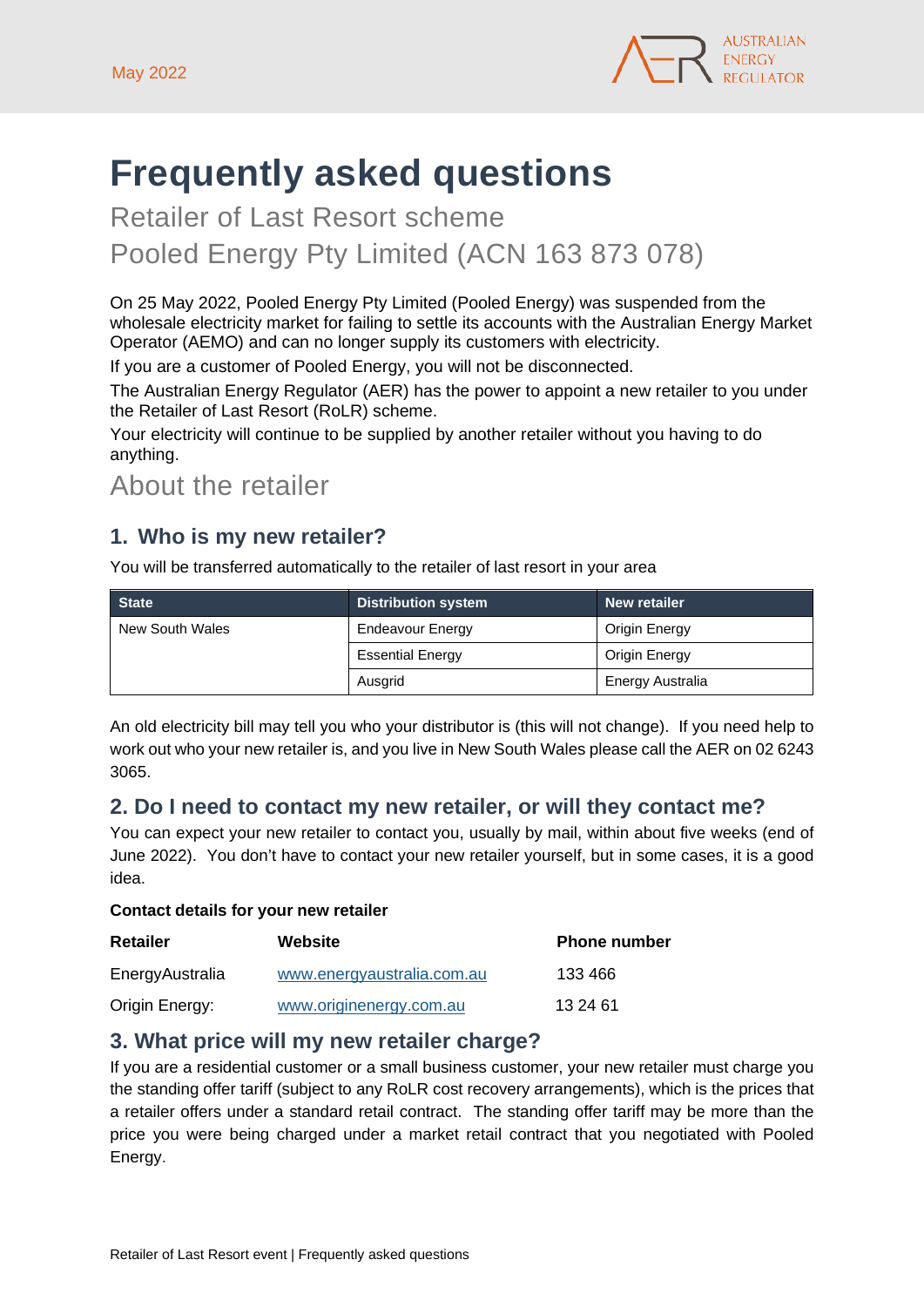In some states and territories, the standing offer tariffs have been approved by an independent regulator or government.

#### **4. Can I change to a different offer or a different retailer?**

Your new retailer must automatically charge you the standing offer tariff (if you are a small customer), but when you become their customer, you can ask them about their market contracts, which may be cheaper than their standing offer.

You can also change to a different retailer. Visit our energy price comparison website, Energy [Made Easy,](https://www.energymadeeasy.gov.au/) to compare offers from all of the retailers in your area.

If you do nothing, after three months you will be transferred onto the retailer's standard contract.

You can transfer anytime from your new retailer to another retailer of your choice and the transfer should happen within the same timeframe as any other transfer.

#### **5. What if I have special requirements for life support equipment?**

You should contact your new retailer **urgently** to advise that you have life support equipment, even if you have previously advised Pooled Energy. You will need to provide your new retailer with confirmation from a medical practitioner. The new retailer must then register you as having life support equipment at your premises and make sure that your distributor is aware of this.

## Billing and payment arrangements

#### **6. Will I receive a final bill from Pooled Energy?**

You should receive a final bill from Pooled Energy for any energy you used up until you were transferred to your new retailer. Your new retailer will bill you for any energy you use after you were transferred to them. The new retailer's prices will apply from the date that you become their customer.

#### **7. I was paying Pooled Energy by direct debit. Will my direct debit automatically cease?**

Pooled Energy has an obligation under the Retail Law to take steps to cancel direct debit authorisations. You should contact your financial institution to confirm that the direct debit arrangement with Pooled Energy has been cancelled. If you wish to pay your new retailer by direct debit, you will need to set up new direct debit arrangements with them.

#### **8. I was paying Pooled Energy by Centrepay deductions. Will my Centrepay deductions automatically cease?**

Pooled Energy has an obligation under the Retail Law to take steps to cancel Centrepay deductions. You should contact Centrelink to confirm that Centrepay payments to Pooled Energy have been cancelled. If you wish to pay your new retailer by Centrepay, you will need to set up new arrangements with Centrepay.

#### **9. I was participating in Pooled Energy's hardship program. Can I continue this arrangement?**

We recommend that you contact your new retailer to advise that you were on a hardship program, and to talk to your new retailer about your eligibility for payment plans or other assistance. Your new retailer has an AER approved hardship policy in place to assist customers who are experiencing financial difficulty or who are otherwise having trouble paying their bill.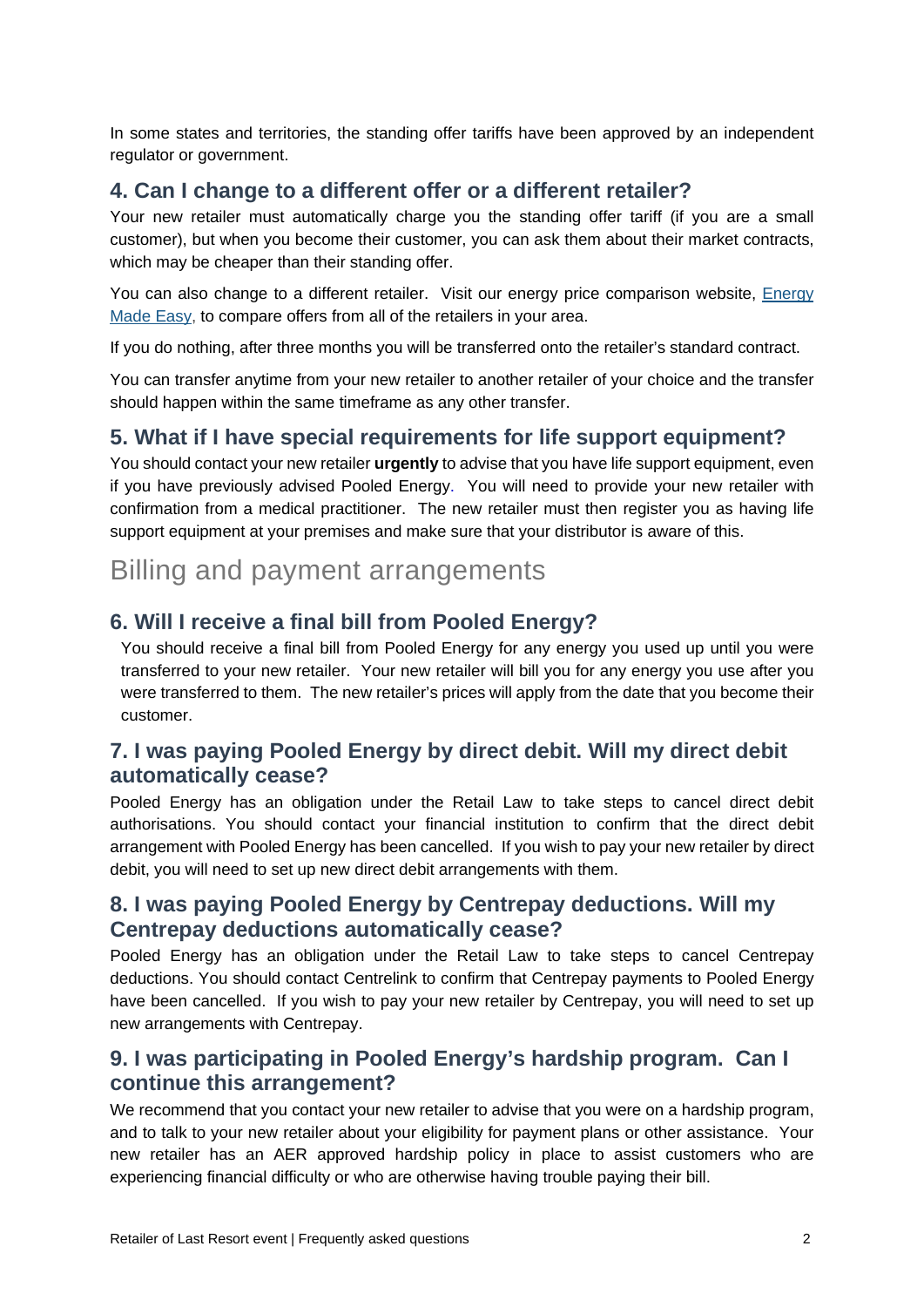#### **10. I was on a payment plan with Pooled Energy. When Pooled Energy sends the final bill, can I pay the outstanding amount in instalments?**

Yes. Pooled Energy must continue with the payment plan if it provides the final bill you owe to Pooled Energy before they failed.

#### **11. Pooled Energy required me to pay a security deposit when I signed up with them. Can I get it back?**

Yes. Pooled Energy or their insolvency official is required to refund any security deposit (including any interest accrued on that deposit) without any deduction other than in respect of energy consumed (but not paid for) before the date of the retailer's failure.

#### **12. I owe money to Pooled Energy and was not on a payment plan. Do I still need to pay my debt?**

You will still need to pay Pooled Energy for any energy that you consumed while they were your retailer. If you are not able to pay off the debt in full, you may contact Pooled Energy or their insolvency official and request a payment plan. However, Pooled Energy or its insolvency official is not required to set up a payment plan with you.

#### **13. I made advance payment amounts towards my energy bill to Pooled Energy. What happens now?**

Pooled Energy is required to apply those amounts to the payment of your account, but only insofar as that payment is for energy consumed before you were transferred to your new retailer. Any remaining balance is required to be repaid to you. However, if Pooled Energy is in or goes into liquidation, you may only receive some or none of the money owed.

#### **14. I had a solar feed-in tariff arrangement with Pooled Energy. What happens to any credits or payments I am owed under the feed-in tariff arrangement I had with Pooled Energy?**

If you had a feed-in tariff arrangement with Pooled Energy, and they owed you credits or payments from the feed-in tariff arrangement before they failed, then Pooled Energy is still required to apply those credits to your account or pay you the outstanding amount in accordance with the terms of the feed-in tariff arrangement. However, if Pooled Energy is in, or goes into liquidation, you may only receive some or none of the money owed.

Your new retailer must, after the transfer date, comply with the feed-in tariff arrangement for the relevant jurisdiction that you are in.

#### **15. I was disputing my last bill with Pooled Energy and they said they would look at it. What will happen now?**

You should still contact Pooled Energy as they or their administrator should have processes for handling unresolved customer complaints. If you have contacted them and you are dissatisfied with the outcome, you should contact the energy ombudsman in your state or territory.

| <b>State or Territory</b> | <b>Ombudsman</b>                       | Website         | Phone number |
|---------------------------|----------------------------------------|-----------------|--------------|
| New South Wales           | Energy & Water Ombudsman<br><b>NSW</b> | www.ewon.com.au | 1800 246 545 |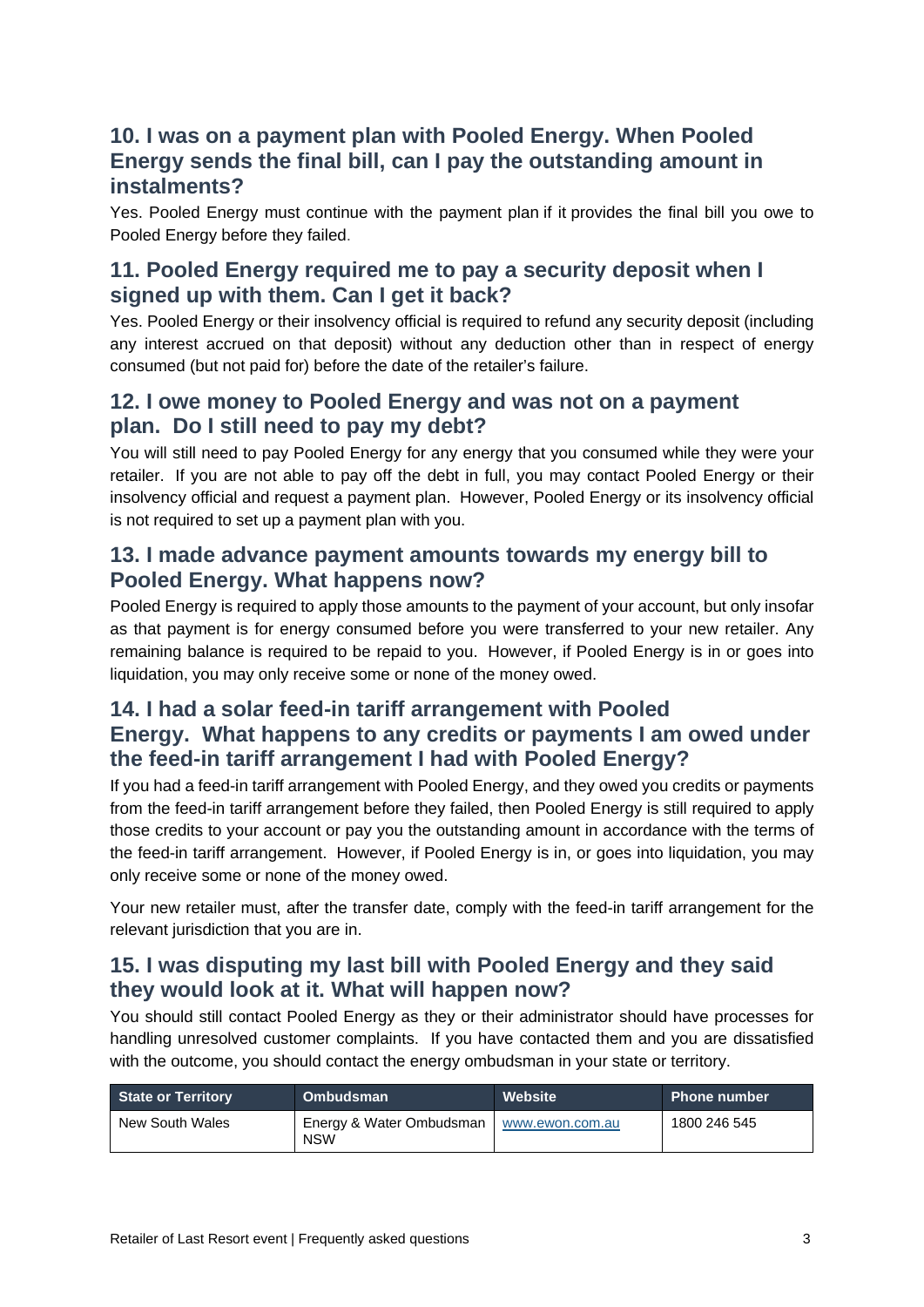### **16. I have paid Pooled Energy in whole or part for a service order with my distributor (e.g., special meter read). What happens now?**

You do not have to pay for the service order again. Your new retailer may place the order with the relevant distributor or, if the order has been placed by Pooled Energy, your new retailer will take steps to ensure its completion. You should speak directly to your new retailer regarding the status of your service order.

#### **17. I had credit on my prepayment meter / card-operated meter when Pooled Energy failed. Are they required to refund the amount owing?**

Yes. The value of any credit remaining in the prepayment meter / card-operated meter system account at the time you were transferred to your new retailer must be returned by Pooled Energy to you without any deduction.

## Your new supply arrangements (prices and contracts)

#### **18. I had a solar feed-in tariff arrangement with Pooled Energy. Will I have a feed-in tariff arrangement with my new retailer?**

Under some feed-in schemes, minimum feed-in tariff amounts are mandated. Your new retailer will determine your eligibility for feed-in tariffs based on information they receive from your distributor. To preserve your eligibility, you should ensure that your name remains on the electricity account for your premises.

## If you were switching when Pooled Energy failed

#### **19. I was in the process of transferring from Pooled Energy to a different retailer at the time Pooled Energy failed. Who will I be transferred to?**

Provided that your chosen new retailer had commenced the transfer process within the market systems before Pooled Energy failed, your transfer to your chosen new retailer will be fast-tracked so that you do not transfer to a RoLR. If your chosen new retailer had not commenced the transfer process within the market systems before Pooled Energy failed, you will be transferred to a RoLR, and your chosen retailer will need to arrange for you to transfer to them.

#### **20. I was in the process of switching to** Pooled Energy **at the time they failed. Who will I be transferred to?**

If you were in the process of transferring to Pooled Energy, this transfer will not be completed. You will remain a customer of the retailer you were in the process of transferring away from, on your current contract. Your retailer will send you a letter to confirm this.

## Information on large and small customers

#### **21. How do I know if I am a "small" customer?**

If you are a residential customer, you will be a small customer. Many small businesses will also be small customers, however the threshold (based on energy consumption) for small customers varies